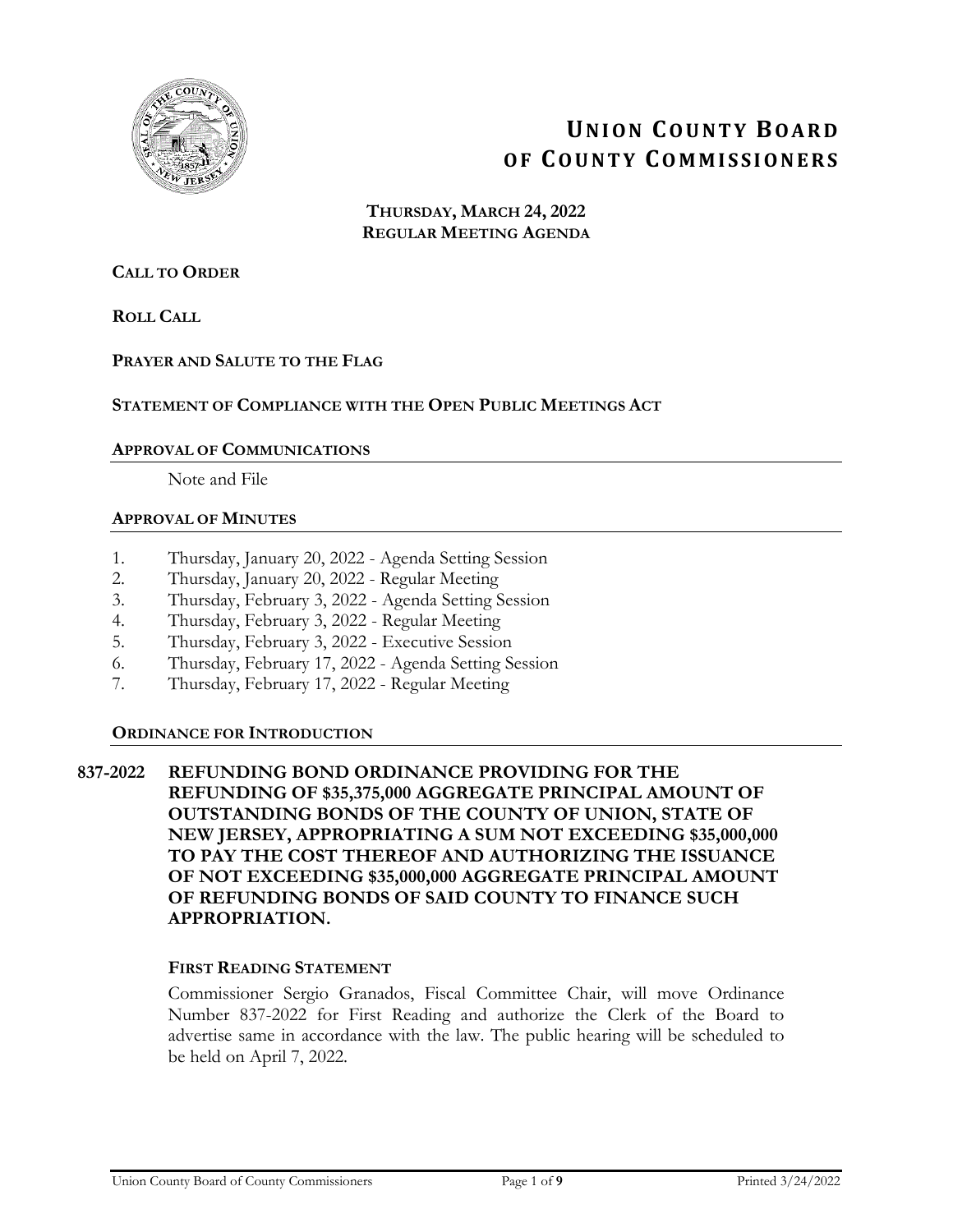# **PUBLIC COMMENT PORTION**

The meeting is open for the purpose of commenting on resolutions being offered for adoption and/or on any governmental issue that a member f the public feels may be of concern to the residents of the County.

#### **RESOLUTIONS FOR ADOPTION**

The following resolutions are being offered for adoption:

- **2022-236 COMMISSIONER SERGIO GRANADOS:** Amending the 2022 Temporary Budget Ch. 96 P.L. 1951 (N.J.S.A. 40A:4-20).
- **2022-237 COMMISSIONER SERGIO GRANADOS:** Authorizing the County Manager to renew the Agreement of Understanding between the Union County Division of Social Services and Robert Wood Johnson Hospital for the out-stationing of County Welfare Agency staff (one part-time employee) to process YR 2021 Medicaid applications for the period of January 1, 2021 through December 31, 2021 at no cost to the County of Union (State and Hospital funded in full).
- **2022-238 COMMISSIONER SERGIO GRANADOS:** Authorizing the County Manager to renew the Agreement of Understanding between the Union County Division of Social Services and Robert Wood Johnson Hospital for the out-stationing of County Welfare Agency staff (one part-time employee) to process YR 2022 Medicaid applications for the period of January 1, 2022 through December 31, 2022 at no cost to the County of Union (State and Hospital funded in full).
- **2022-239 COMMISSIONER SERGIO GRANADOS:** Amending Resolution 2021-867 a contract with Foveonics Document Solutions, Clinton, NJ to include an additional amount of \$5,880.34 to cover excess cost of scanning all medical records for 2021, for a new total amount not to exceed \$86,857.78.
- **2022-240 COMMISSIONER BETTE JANE KOWALSKI:** Resolution Authorizing the County Manager to execute an access agreement with Rutgers University to Study Pollinating Bees in Watchung Reservation through June 30, 2022.
- **2022-241 COMMISSIONER BETTE JANE KOWALSKI:** Authorizing the County Manager to apply for and execute a grant from the New Jersey Historic Trust, Preserve New Jersey Historic Preservation Fund, 2022 Capital Preservation Grant Program for rehabilitation work at House #4 at The Deserted Village of Feltville, Berkeley Heights, NJ in an amount of \$191,248,00.
- **2022-242 COMMISSIONER BETTE JANE KOWALSKI:** Authorizing the County Manager to enter into a contract with This Is It! Productions, Jersey City, NJ for the planning, production, promotion and management of the 2022 Rhythm and Blues by the Brook Concert to be held on Saturday, June 4, 2022 at Cedar Brook Park, Plainfield, NJ, in an amount not to exceed \$148,950.00.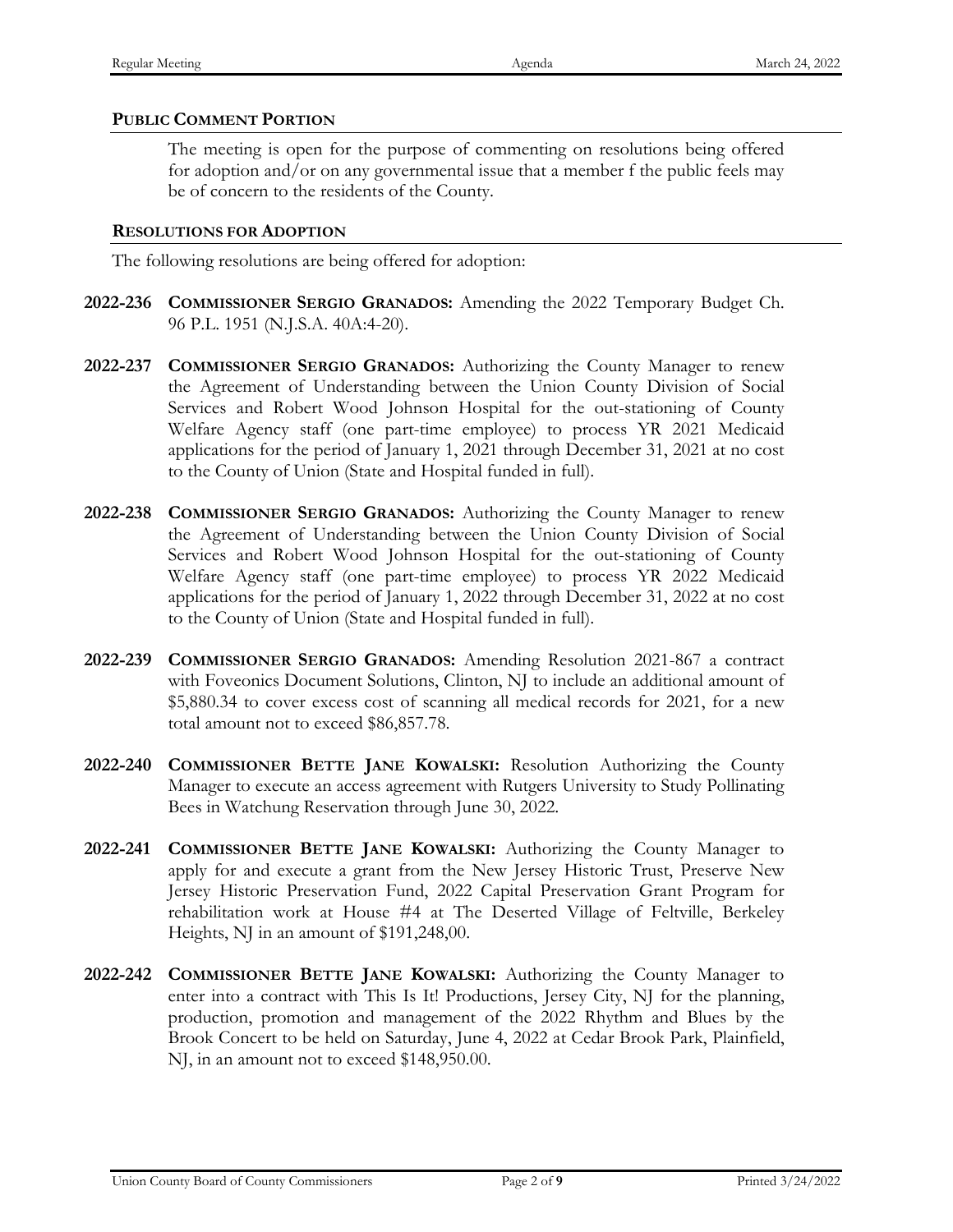- **2022-243 COMMISSIONER BETTE JANE KOWALSKI:** Authorizing the County Manger to enter in to a contract with Athletic Fields of America, Montville, NJ (under Shaw Sports Turf ESCNJ 18/19-55 contract), for the installation of Synthetic Turf at the John Russell Wheeler Spray Park, Linden NJ in the total amount of not to exceed \$288,510.00.
- **2022-244 COMMISSIONER BETTE JANE KOWALSKI:** Authorizing the County Manager to award the proposed contract obtained through advertised public bidding (BA# 10- 2022) in accordance with the Local Public Contracts Law, NJSA 40A:11-1 et seq: Department of Parks and Recreation: Johnny on the Spot, LLC, Old Bridge, NJ for the purpose of providing Portable Toilet Rental & Septic Pumping Services, for a period of 24 consecutive months upon execution of the contract, in the amount of not to exceed \$104,372.48, with an option to extend for an additional 24 months.
- **2022-245 COMMISSIONER BETTE JANE KOWALSKI:** Authorizing the County Manager to enter into a contract with This Is It! Productions, Jersey City, NJ, for the planning, production, promotion and management of the 2022 Summer Arts Festival Concert Series for the County of Union for the period commencing with contract execution through September 30, 2022 in an amount not to exceed \$121,050.00.
- **2022-246 COMMISSIONER LOURDES M. LEON:** Authorizing the County Manager to enter into a contract with Imwoth LLC dba IDSAutoshred, Toms River, NJ to provide Paper Shredding Services for County Paper Shredding Events from March 26, 2022 through October 31, 2022 in an amount not to exceed \$25,000.00 (grant funded, at no cost to the County).
- **2022-247 COMMISSIONER LOURDES M. LEON:** Authorizing the County Manager to apply for the 2021 NJDEP Recycling Enhancement Grant in the amount of \$469,800.00 and to execute all necessary documents and adopt the proposed spending plan. The Grant will fully and partially fund recycling-related positions, recycling events and programs and associated advertising costs.
- **2022-248 COMMISSIONER LOURDES M. LEON:** Authorizing the County Manager to award a contract to TAPInto, New Providence, NJ for advertising and promotion of the Union County Recycling and Clean Communities Initiatives and promotion of the Union County Recycling events in an amount not to exceed \$23,800.00.
- **2022-249 COMMISSIONER KIMBERLY PALMIERI-MOUDED:** Authorizing the County Manager to designate a 1997 Ford E-350 (Braun Ambualnce) vehicle as surplus, no longer needed for County purposes, and further authorizing transfer of title to the City of Plainfield Rescue Squad.
- **2022-250 CHAIR REBECCA LYNNE WILLIAMS:** Authorizing the County Manager to enter into a contract with Foster and Freeman USA Inc., Sterling, VA for the purchase of equipment and providing related training for the period of March 24, 2022 through September 30, 2022 in an amount not to exceed \$28,115.13.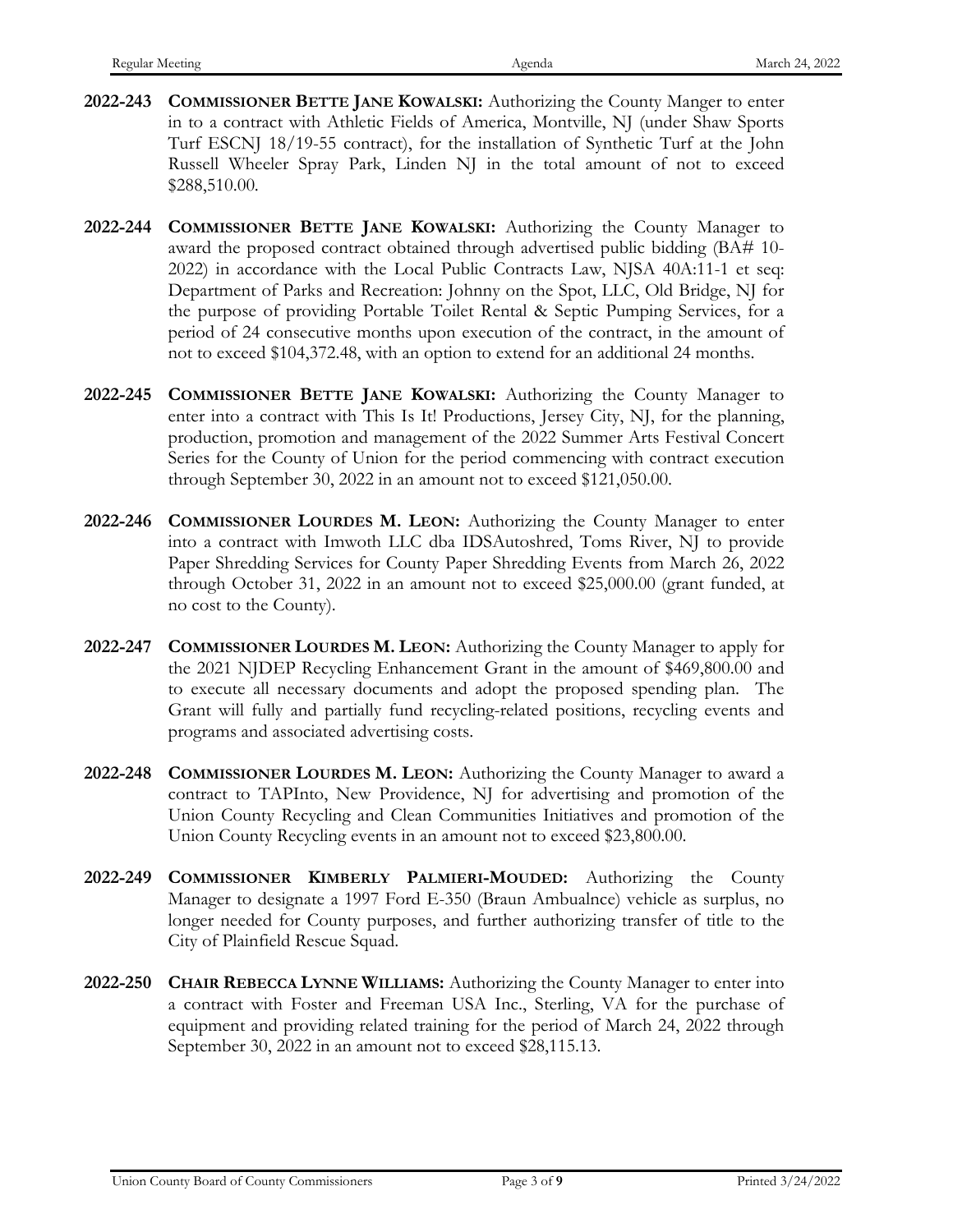- **2022-251 CHAIR REBECCA LYNNE WILLIAMS:** Amending Resolution Number 2022-124 a contract with Thermo Scientific Portable Analytical Instruments Inc., Tewksbury, MA, for the purchase of proprietary reagent, supplies and service agreements for instrument maintenance, to reflect a change/addition of account numbers only. (All other aspects of the agreement remain the same.)
- **2022-252 CHAIR REBECCA LYNNE WILLIAMS:** Resolution renewing the Union County Commodity Resale System, ID 99016-UCCRS offering cooperative purchasing opportunities for Union County municipalities to participate in the purchase of gasoline and diesel fuel.
- **2022-253 CHAIR REBECCA LYNNE WILLIAMS:** Amending Resolution Number 2022-131, a contract with Edmunds Gov Tec, Northfield NJ for the provision of maintenance and technical support for the County's financial accounting and electronic requisition system, to increase the contract award in an amount not to exceed \$636.15, for a new total amount not to exceed \$21,841.15 with no other changes to contract date or terms and conditions.
- **2022-254 CHAIR REBECCA LYNNE WILLIAMS:** Resolution of the Union County Board of County Commissioners to concur with Resolution No. 2022-11 of the Union County Workforce Development Board's Executive Committee to award a contract to Union County College, for the provision of Affiliated American Job Center Operator for Career Services to WIOA Adult and Dislocated Workers Services in the total amount not to exceed \$650,000.00.
- **2022-255 CHAIR REBECCA LYNNE WILLIAMS:** Resolution appointing Kologi Simitz, Linden, NJ to represent Captain Richard Cederquist of the Union County Sheriff's Office in the matter entitled Beverly D. Figueroa v. County of Union, et als, in an amount not to exceed \$7,500.00.
- **2022-256 CHAIR REBECCA LYNNE WILLIAMS:** Resolution appointing Renaud & DeAppolonio, LLC, Cranford, NJ to represent the County of Union and Sheriff Peter Corvelli in the matter entitled Beverly D. Figueroa v. County of Union, et als, in an amount not to exceed \$15,000.00.
- **2022-257 CHAIR REBECCA LYNNE WILLIAMS:** Resolution appointing Florio, Perrucci, Steinhardt, Cappelli, Tipton & Taylor, LLC, New Providence, NJ, to represent Lt. Gaetano Bracciale in the matter entitled Beverly D. Figueroa v. County of Union, et als, in an amount not to exceed \$7,500.00.
- **2022-258 CHAIR REBECCA LYNNE WILLIAMS:** Resolution appointing Cleary, Giacobbe, Alfieri & Jacobs, LLC, Oakland, NJ, to represent Undersheriff Jonathan Parham, Undersheriff Dennis Burke and Lt. Frank Miller in the matter entitled Beverly D. Figueroa v. County of Union, et als, in an amount not to exceed \$7,500.00.
- **2022-259 CHAIR REBECCA LYNNE WILLIAMS:** Resolution appointing Gluck Walrath, LLP, Freehold NJ, to represent Undersheriff Amilcar Colon in the matter entitled Beverly D. Figueroa v. County of Union, et als, in an amount not to exceed \$7,500.00.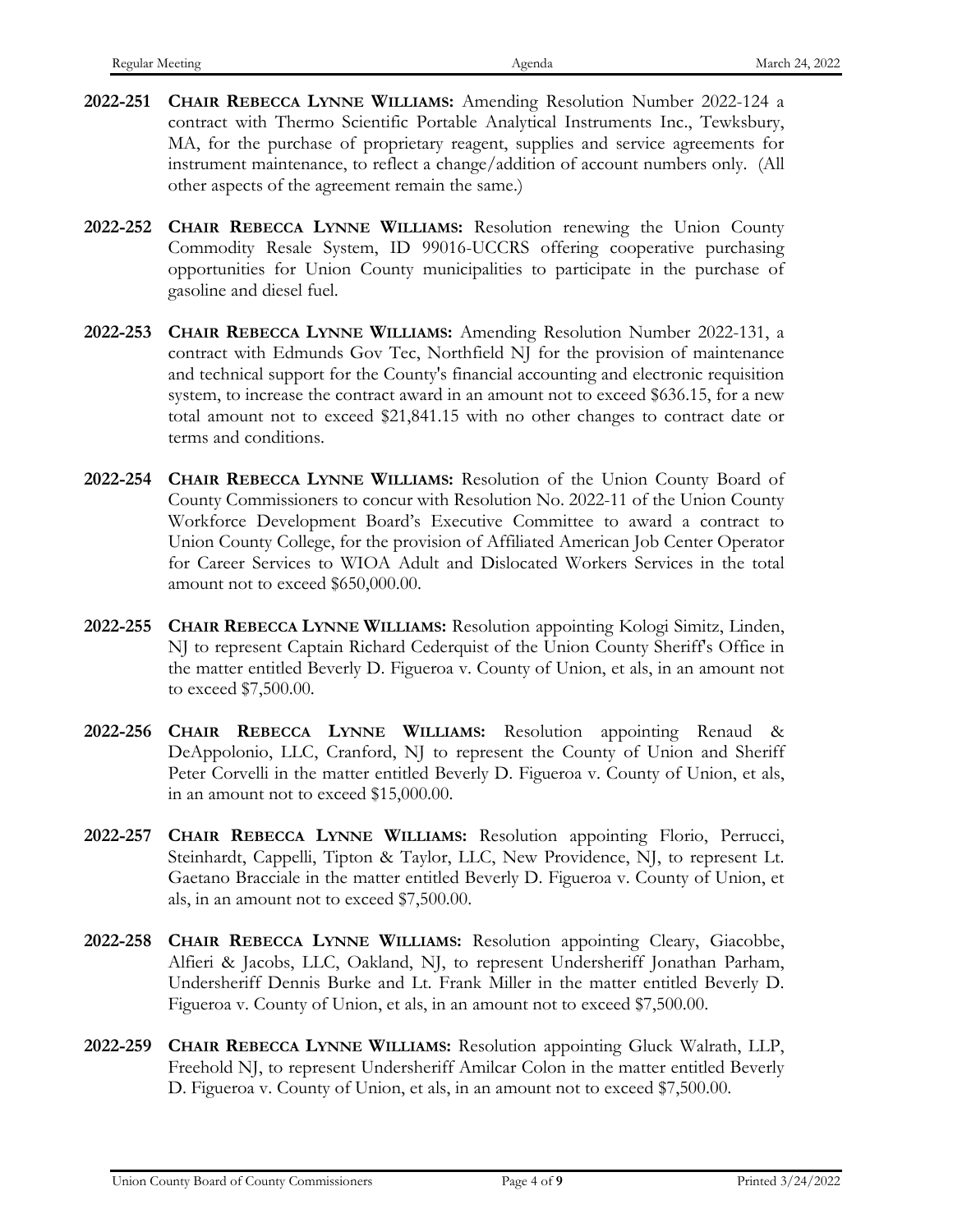- **2022-260 CHAIR REBECCA LYNNE WILLIAMS:** Amending Resolution 2021-1004 authorizing the County Manager to effectuate payment of the remainder of the settlement amount of not to exceed \$242,604.71 in the Settlement of Litigation entitled Monique Hall v. County of Union, et al.
- **2022-261 CHAIR REBECCA LYNNE WILLIAMS:** Resolution appointing Florio, Perrucci, Steinhardt, Cappelli, Tipton & Taylor, LLC, New Providence, NJ, to serve as Special Counsel in all matters related to the Clark Reservoir, in an amount not to exceed \$30,000.
- **2022-262 CHAIR REBECCA LYNNE WILLIAMS:** Amending Resolution 2021-407 to increase funds to Florio, Perrucci, Steinhardt, Cappelli, Tipton and Taylor, LLC to assist the County in procuring funds and obtaining regulatory guidance and compliance with the requirements of the American Rescue Plan Act of 2021/Coronavirus State and Local Fiscal Recovery Funds (ARPA) by an additional amount not to exceed \$20,000.00 for a total contract amount not to exceed \$70,000.00
- **2022-263 CHAIR REBECCA LYNNE WILLIAMS:** Authorizing the County Manager to sign any and all documents necessary to enter into a Collective Bargaining Agreement with PBA 108A-Sheriff Superior Officers effective January 1, 2021 through December 31, 2022.
- **2022-264 CHAIR REBECCA LYNNE WILLIAMS & THE ENTIRE BOARD:** Authorizing the County Manager to enter into a contract with the Union County Performing Arts Center, Rahway, NJ to produce a theatrical play on June 30, 2022 in recognition of Pride Month in an amount not to exceed \$28,045.

# **COMMISSIONER SPONSORED RESOLUTIONS**

- **2022-265 COMMISSIONER JAMES BAKER JR & THE ENTIRE BOARD:** Resolution recognizing the month of April, 2022 as Alcohol Awareness Month (AAM); and declaring April 22, 2022, as "Wear Purple Day" throughout the County of Union.
- **2022-266 COMMISSIONER ANGELA R. GARRETSON & THE ENTIRE BOARD:** Resolution congratulating Al-Nisa Tucker, Fatima Rodrigues, Reverend Tyrese Wooten - Outlaw, Councilwoman Patricia Perkins Auguste, Dee Perez, Evelyn Harris, and Stacey Rembrandt for being honored as recipients of Councilwoman Andrea Hyatt's 2022 Women of Excellence, at the 4th Annual Her Story Month Celebration in Hillside on March 31, 2022.
- **2022-267 COMMISSIONER ANGELA R. GARRETSON & THE ENTIRE BOARD:** Resolution recognizing the 2nd Annual Panhellenic Sunday at Union Chapel AMEC Virtual Panhellenic Sunday on March 20, 2022, Honoring Divine Nine Public Servants including, Acting Essex County Prosecutor, Ted H. Stephens, Newark Mayor, Ras J. Baraka, Newark Councilman, Larry Crump, Former Newark Council President Mildred Crump, East Orange Mayor Ted Green Jr., East Orange Councilman, Vernon Pullins Jr., Orange Mayor, Dwayne D. Warren, Union County Commissioner, Dr. Angela R. Garretson, Hillside Mayor, Dahlia Vertreese, Hillside Council President, Craig Epps, Hillside Councilwoman, Andrea L. Hyatt, and Hillside Councilman, Christopher D. Mobley.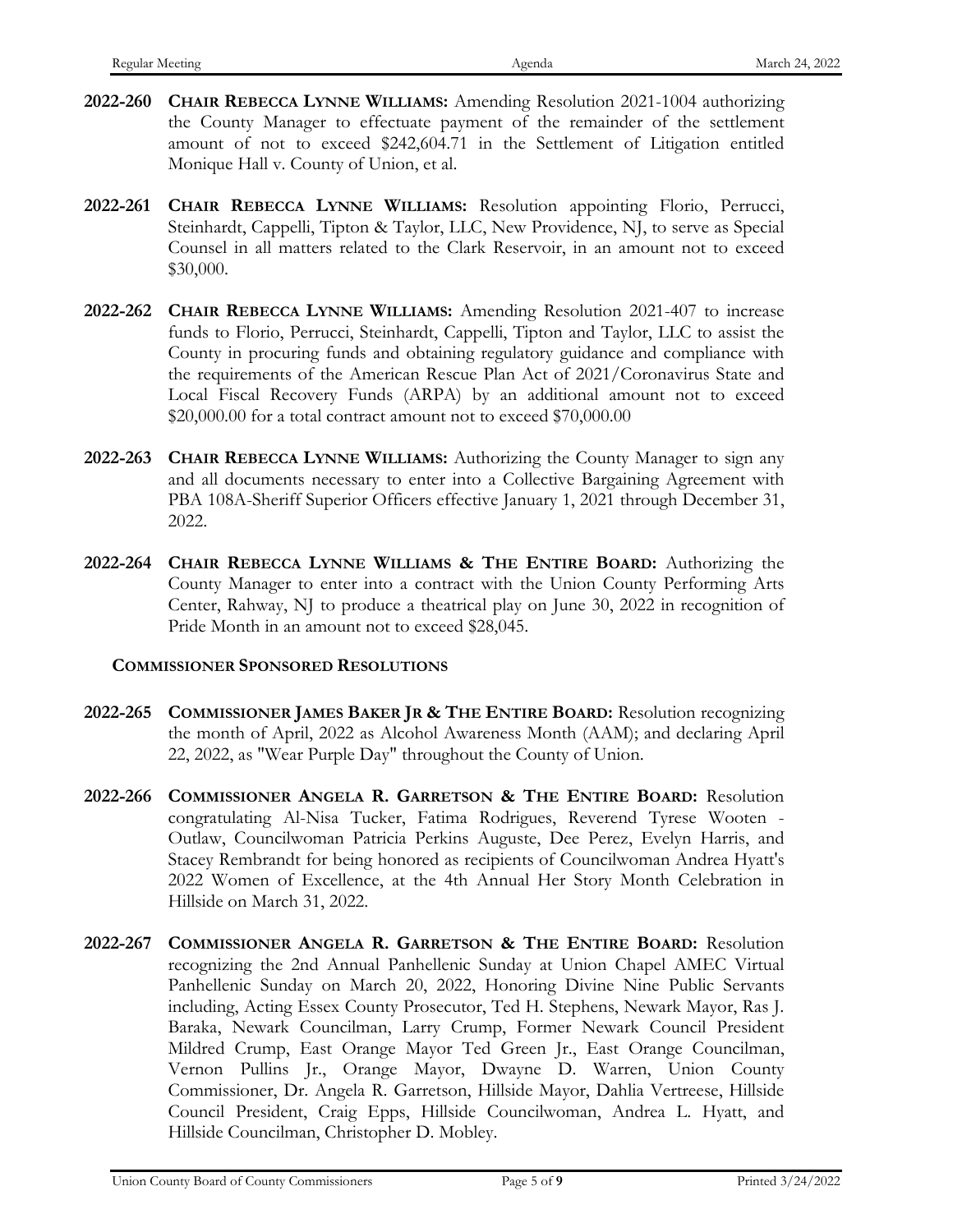- **2022-268 COMMISSIONER SERGIO GRANADOS & THE ENTIRE BOARD:** Resolution offering the Board's deepest condolences to the family of Silvio Salermo of Elizabeth, during their time of sorrow.
- **2022-269 COMMISSIONER SERGIO GRANADOS & THE ENTIRE BOARD:** Resolution congratulating Elizabeth High School senior Greg McQueen who secured the NJSIAA meet of champions title on March 5, 2022, which tied for the fourth-fastest time in meet of champions' history.
- **2022-270 COMMISSIONER SERGIO GRANADOS, COMMISSIONER LOURDES M. LEON & THE ENTIRE BOARD:** Resolution recognizing the Portuguese Instructive Social Club (PISC) as they celebrate their centennial Anniversary on March 19th, 2022.
- **2022-271 COMMISSIONER SERGIO GRANADOS & THE ENTIRE BOARD:** Proclaiming the month of April 2022 as Sexual Assault Awareness Month (SAAM) throughout the County of Union.
- **2022-272 COMMISSIONER BETTE JANE KOWALSKI & THE ENTIRE BOARD:** Resolution offering this Board's deepest sympathies to the family of Dorothy A. Baniewicz "Dottie," mother of County employee Megan McGowan (Personnel), during their time of sorrow.
- **2022-273 COMMISSIONER ALEXANDER MIRABELLA & THE ENTIRE BOARD:** Resolution recognizing Union Fire Chief Mike Scanio upon his retirement after 32 years of dedicated service.
- **2022-274 COMMISSIONER KIMBERLY PALMIERI-MOUDED & THE ENTIRE BOARD:** Resolution recognizing the month of April, 2022 as "Autism Acceptance Month" throughout Union County; and further recognizing and emphasizing the shift from "Awareness" to "Acceptance".
- **2022-275 COMMISSIONER KIMBERLY PALMIERI-MOUDED & THE ENTIRE BOARD:** Resolution recognizing the month of March as National Multiple Sclerosis Awareness and Education Month throughout Union County.
- **2022-276 VICE CHAIR CHRISTOPHER HUDAK, COMMISSIONER BETTE JANE KOWALSKI & THE ENTIRE BOARD:** Resolution congratulating Terence M. Downey of Boy Scout Troop 104 on attaining the rank of Eagle Scout and commending him on his Eagle Scout Project dedicated to the Kohler Academy in Mountainside, NJ which is a school that provides services to students with developmental disabilities.
- **2022-277 CHAIR REBECCA LYNNE WILLIAMS & THE ENTIRE BOARD:** Resolution offering this Board's deepest sympathies to the family of Theodore J. Bassman, Jr., during their time of sorrow.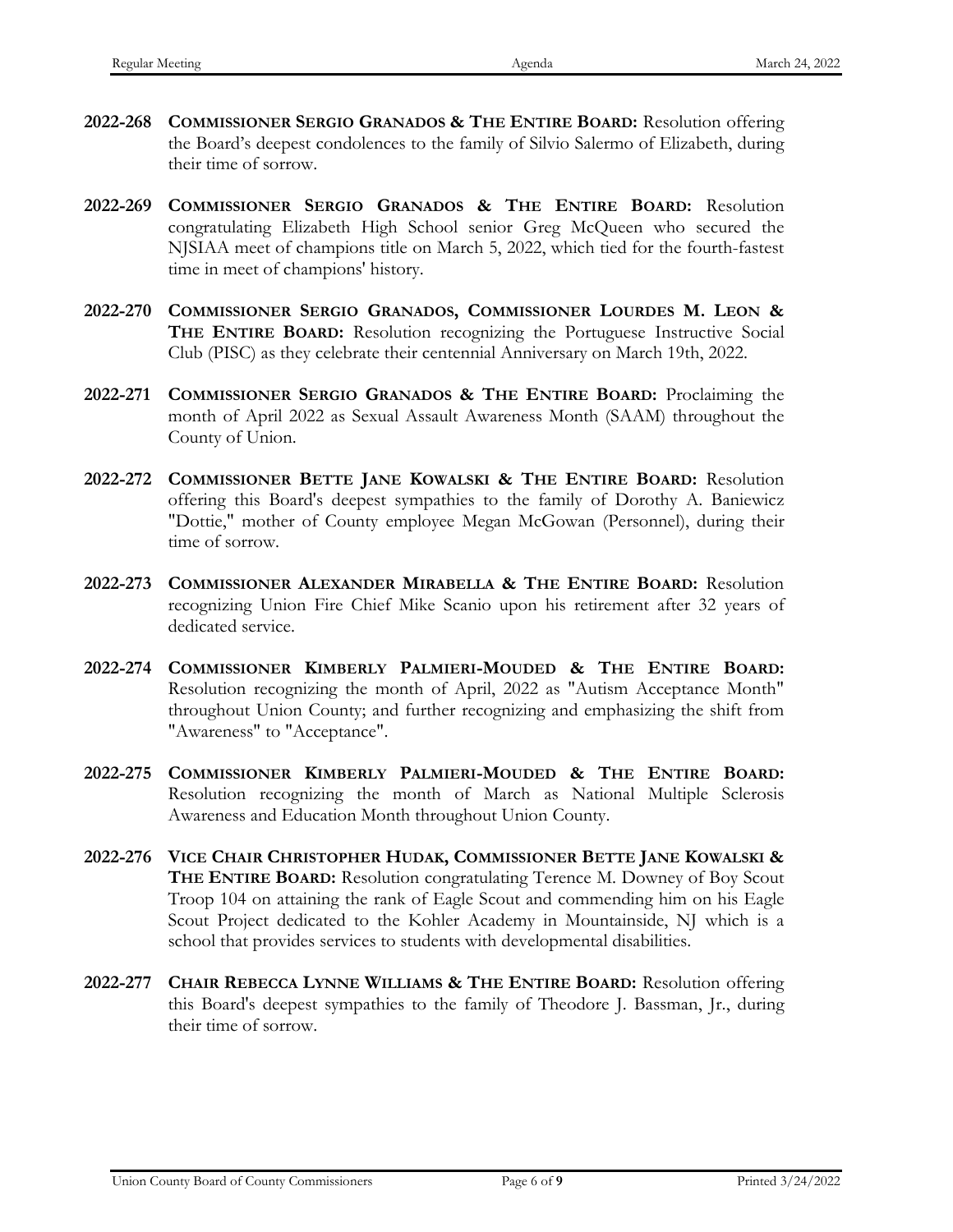**2022-278 CHAIR REBECCA LYNNE WILLIAMS & THE ENTIRE BOARD:** Resolution congratulating the following recipients of the Friendly Sons of St. Patrick's 2022 Union County Distinguishes Service Award: Mike McCabe and Michael Glackin; Charlie Douglas, Union County Military Service Award; Sean Flannery, Irishman of the Year and Andrew Moran, Director of Public Safety, Distinguished Service/Public Service Award; Charles Dino and Philip Brennan, recipient of the Friendly Sons of Saint Patrick 2022 Scholarship at their annual St. Patrick's Dinner on March 10, 2022.

#### **COMMISSIONER REPORTS AND COMMENTS**

#### **ADJOURNMENT**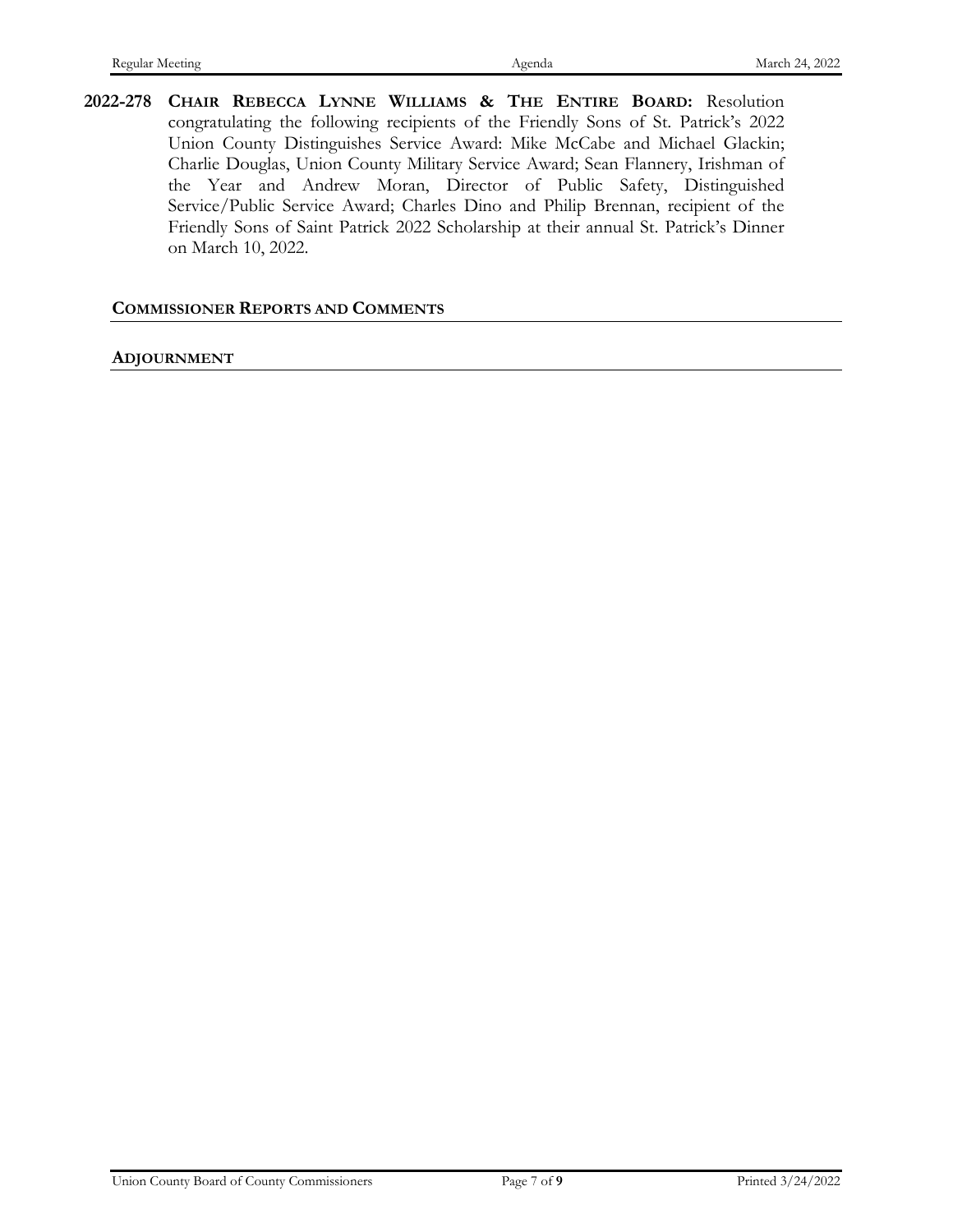# **UNION COUNTY BOARD OF COUNTY COMMISSIONERS 2022 MEETING SCHEDULE**

# **REORGANIZATION MEETING - THURSDAY, JANUARY 6, 2022 at 6:30 pm** Administration Building, 6<sup>th</sup> Floor **Commissioner Meeting Room**

| <b>AGENDA SETTING SESSION</b> | <b>REGULAR MEETINGS</b> |
|-------------------------------|-------------------------|
| January 20, 2022              | January 20, 2022        |
| February 3, 2022              | February 3, 2022        |
| February 17, 2022             | February 17, 2022       |
| March 3, 2022                 | March 3, 2022           |
| March 24, 2022                | March 24, 2022          |
| April 7, 2022                 | April 7, 2022           |
| April 28, 2022*               | April 28, 2022*         |
| May 12, 2022                  | May 12, 2022            |
| May 26, 2022                  | May 26, 2022            |
| June 9, 2022                  | June 9, 2022            |
| June 23, 2022                 | June 23, 2022           |
| July 14, 2022                 | July 14, 2022           |
| August 11, 2022               | August 11, 2022         |
| September 15, 2022            | September 15, 2022      |
| October 6, 2022               | October 6, 2022         |
| October 20, 2022              | October 20, 2022        |
| November 10, 2022             | November 10, 2022       |
| December 1, 2022              | December 1, 2022        |
| December 15, 2022             | December 15, 2022       |

\* April 21, 2022 Agenda Setting Session and Regular Meeting have been rescheduled for April 28, 2022.

Please note that the County of Union's County Commissioners' meetings are to be regularly held on Thursday evenings and are scheduled to be held on the same evening, with the Agenda Setting Session to commence at 6:00pm and the Regular Meeting to commence as soon as possible after the Agenda Setting Session, unless otherwise noted.